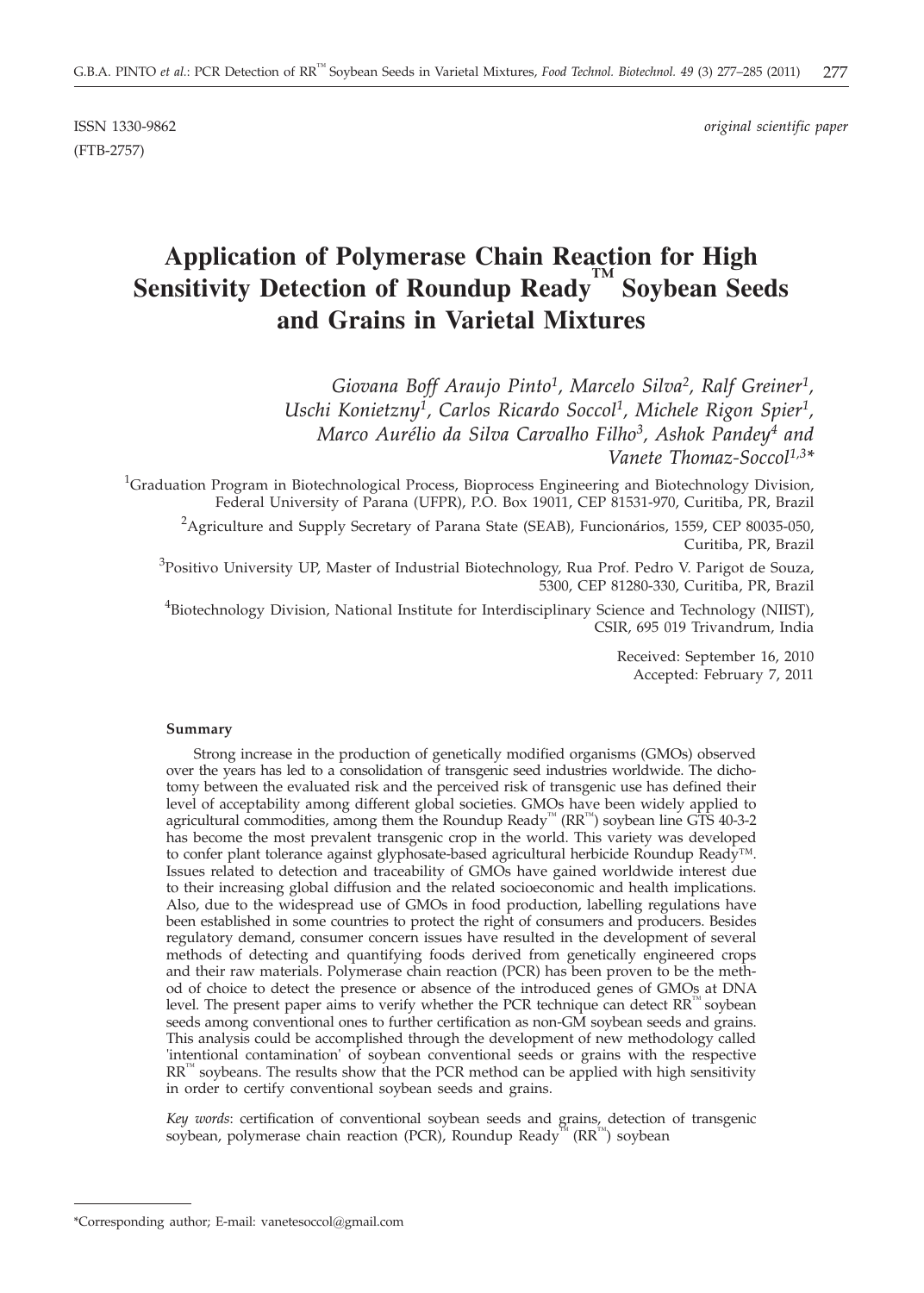#### **Introduction**

Genetically modified plants are living organisms that have their genetic characteristics unnaturally altered either by deletion, addition, replacement, or modification of at least one gene (*1*). Such changes seek to develop insect- -resistant and/or herbicide-tolerant crops. Authorized for commercialization in the United States since 1994, GM crops, linked to promises of obtaining higher yields, have aroused the interest of farmers around the world. The crop for 2015 is estimated at 200 million hectares distributed among more than 40 countries (*2*), with approx. 70 % of the crop growing in the United States.

Currently, five companies (Monsanto, Novartis, Astra Zeneca, Aventis, and DuPont) are controlling almost the entire production of transgenic seeds in the world (*3*).  $RR^{\mu\nu}$  soybean seeds stand out. The most cultivated transgenic line worldwide presents a genetic sequence that confers tolerance to glyphosate-based herbicides, a technology developed by the Monsanto Company.

Driven by the illegal introduction of  $RR^m$  soybean seeds in Brazil, the Federal Government has regulated the production, trade, and consumption of what will become the first transgenic event in the country and edited the Brazilian legislation in the 'Comuniqué n°. 54' of the National Technical Committee on Biosafety (CTNBio) (*4*). The government found no evidence of any risks either to the environment or to human and animal health resulting from the use of RR™ soybean GTS 40-30-2 (*5*). Besides the concern about the population's health, given the possible risks to health and environment, much of the controversy is related directly to the issues of convenience and socioeconomic opportunities, and national interest. It is therefore of a great importance to have some infrastructure, at world level, capable of monitoring the effects of genetically modified organisms in the long run, and to ensure the traceability of properly segregated chains. The availability of validated molecular and immunological methods for detecting and quantifying transgenic traces in seeds and processed foods is therefore a key element in the implementation of national policies on biosafety.

It is also vital to highlight the monopolistic power of biotechnology companies over the control of seed reproduction, since transgenesis brings with it a traceability system that allows a continuous and effective control over the payment of intellectual property rights, even of those unintentionally contaminated crops. Out of the 771 soybean cultivars registered so far in the National Register of Plant Varieties, an agency under the Ministry of Agriculture, Livestock, and Supply in Brazil, 269 are RR™ soybean cultivars (*6*). Because they are grown side by side, the probability of contamination is high. It is a prerogative of the national government to ensure the supply of contamination-free natural seeds. Seeds sustain the basis of agricultural chains, and the development of a reliable and affordable methodology as a controlling agent is of strategic importance (*6*). The genetically modified soybean seed shows no morphological differences when compared to the conventional varieties, so that its recognition is macroscopically difficult. Therefore, it is necessary to standardize a methodology that is highly sensitive and cost-effective aiming at its utilization by a larger number of producers and public agencies.

How to establish a method for detecting and quantifying the presence of GM seeds in the inspection samples of conventional seeds so as to ensure compliance with the existing standard? The need to monitor and verify the presence of transgenic seeds in conventional seed lots and food commodities (grain, bran, *etc.*) requires the use of proper analytical methods. They should be able to detect and/or quantify the gene sequence or DNA fragment inserted into the body or the proteins expressed by it. This study analyses whether the PCR methodology can be effective in detecting transgenic beans in samples consisting of conventional soybean meal contaminated with the known quantities of  $\overline{RR}^{m}$  soybean. If so, what would be the lowest limit for such detection?

The present work aims at establishing a methodology that can be applied as a qualitative standard for seeds and soybeans marketed in Brazil, complying with the Brazilian legislation and those of foreign communities, as there is the need for certifying their quality by more specific methods than those employed at present in a manner that can be done not only by small producers but also by the major industries.

#### **Material and Methods**

Fig. 1 depicts a general outline of the different procedures employed in this work. The respective procedures for each major step are presented in alphabetical order.

#### *Soybean seed samples*

The sampling method used was according to Greiner and Konietzny (*7*) based on the standards of the International Seed Testing Association (*8*). For small-scale detection of  $RR^{\mu}$  soybeans mixed with larger amounts of conventional soybeans, an intentional contamination of soybeans in field samples and certified samples was carried out during the present work. Due to the risk of cross-contamination, each sample was prepared separately followed by rigorous cleaning and sanitizing procedures. To confirm the absence of cross-contamination, samples of certified conventional soybeans were analyzed in each prepared sample.

#### *Soybean field samples*

RR™ soybeans were purchased from Bunge S.A. (Ponta Grossa, Brazil), and conventional soybeans were purchased from Cocamar Agroindustrial Cooperative (Campo Mourão, Brazil). Certified GM soybeans were purchased from Pioneer Hi-Bred International, Inc. (Johnston, IA, USA) and used as positive control for transgenesis. As a negative control, seed samples certified by the Cocamar Agroindustrial Cooperative were used. The samples consisted of 100 g of non-GM soybeans contaminated with 1 to 14  $\mathbb{R}^{\mathbb{N}}$  soybean grains totalizing 14 seed samples contaminated with  $RR^{\pi}$  seeds. In the preparation of transgenic controls, 100 g of GM soybeans were used for the negative control sample, and 100 g of GM soybeans for the positive control. The samples were stored at 4 °C.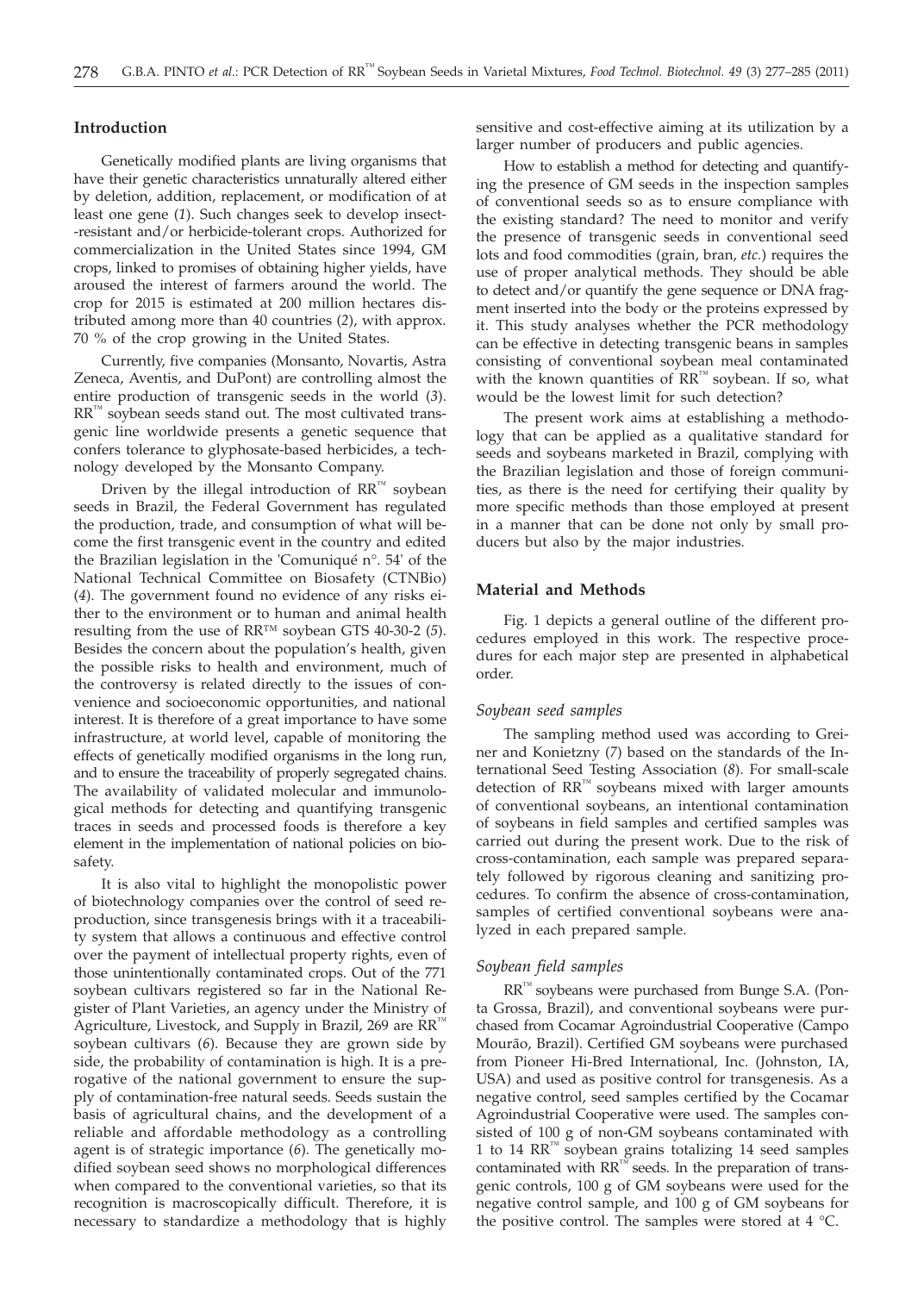

**Fig. 1**. General procedures adopted in the present work

#### *Soybean reference samples*

Pure seeds were kindly provided by the Agriculture and Supply Secretary of Parana State (SEAB, Curitiba, PR, Brazil). Certified RR™ soybean and first-generation conventional soybeans (C1) were used. The pure seed followed a different pattern of intentional contamination than the field samples. These were prepared in accordance with the upper and lower limits of the standards for the production and marketing of soybean seeds in Brazil, as determined by the Brazilian legislation (*9*). Samples were prepared by addding a number of seeds  $(2, 3, 5, 6, 9, 10, 15 \text{ or } 20 \text{ RR}^{\text{TM}}$  soybean seeds) to 500 g of conventional seeds for intentional contamination of certified samples for subsequent analysis, which was performed in triplicate.

#### *Sample preparation*

The sampling procedure was performed in the laboratory of the Parana Company for Product Classification (CLASPAR, Curitiba, PR, Brazil) in accordance with the standards established by the Seed Testing International (*8*), as described below.

A sack of 10 kg of conventionally certified soybean seeds was poured into an appropriate container and homogenized manually. Then, small portions were collected from different locations in the container and grouped to obtain 500 g. The  $RR^{\pi}$  soybean seeds were homogenized in the same way. In the contamination step, a single seed of conventional soybean was replaced by a single seed of certified  $RR^{\pi}$  soybean, and thus successively for each sample. The seeds were crushed with a

cleaned and sterile blender to obtain a homogeneous meal. Contaminations were carried out in triplicate for each sample.

#### *Genomic DNA extraction*

The samples were subjected to a cetyl trimethylammonium bromide (CTAB)-based DNA extraction method described by Greiner and Konietzny *(7)* with a few adaptations. A mass of 2 g of soybean meal was added to  $10$ mL of extraction buffer (100 mM Tris, 20 mM  $Na<sub>2</sub>$ -EDTA, 1.4 M NaCl with 20  $g/L$  of CTAB, pH=8) in a 50-mL tube. The solution was homogenized and incubated at 60 °C for 1 h followed by inversions every 5 min. Then the material was cooled down to room temperature and centrifuged at 4000×*g* for 15 min. The supernatant of each sample was transferred to a new 2-mL Eppendorf tube, centrifuged at 10 000×*g* for 10 min and the upper phase (water) was transferred into a new 2-mL tube. Then 2 volumes of 40 mM NaCl and 5 g/L of CTAB were added, incubated for 60 min at 25  $\degree$ C and centrifuged at 10 000×*g* for 5 min. The precipitate was dissolved in 350  $\mu$ L of 1.2 M NaCl, then 350  $\mu$ L of chloroform were added, mixed carefully for about 30 s, and centrifuged at 10 000×*g* for 10 min. Afterwards, the upper phase (water) was transferred into a new 1.5-mL tube, 0.6 volumes of isopropanol were added, centrifuged at 10 000×*g* for 10 min, then the supernatant was removed completely, and 500  $\mu$ L of 70 % ethanol were added to the pellet and mixed. The mixture was centrifuged at 10 000×*g* for 10 min and the supernatant was removed completely. DNA was air dried for 30 min up to 1 h, dissolved in 100  $\mu$ L of ddH<sub>2</sub>O and stored at 4 or –20 °C.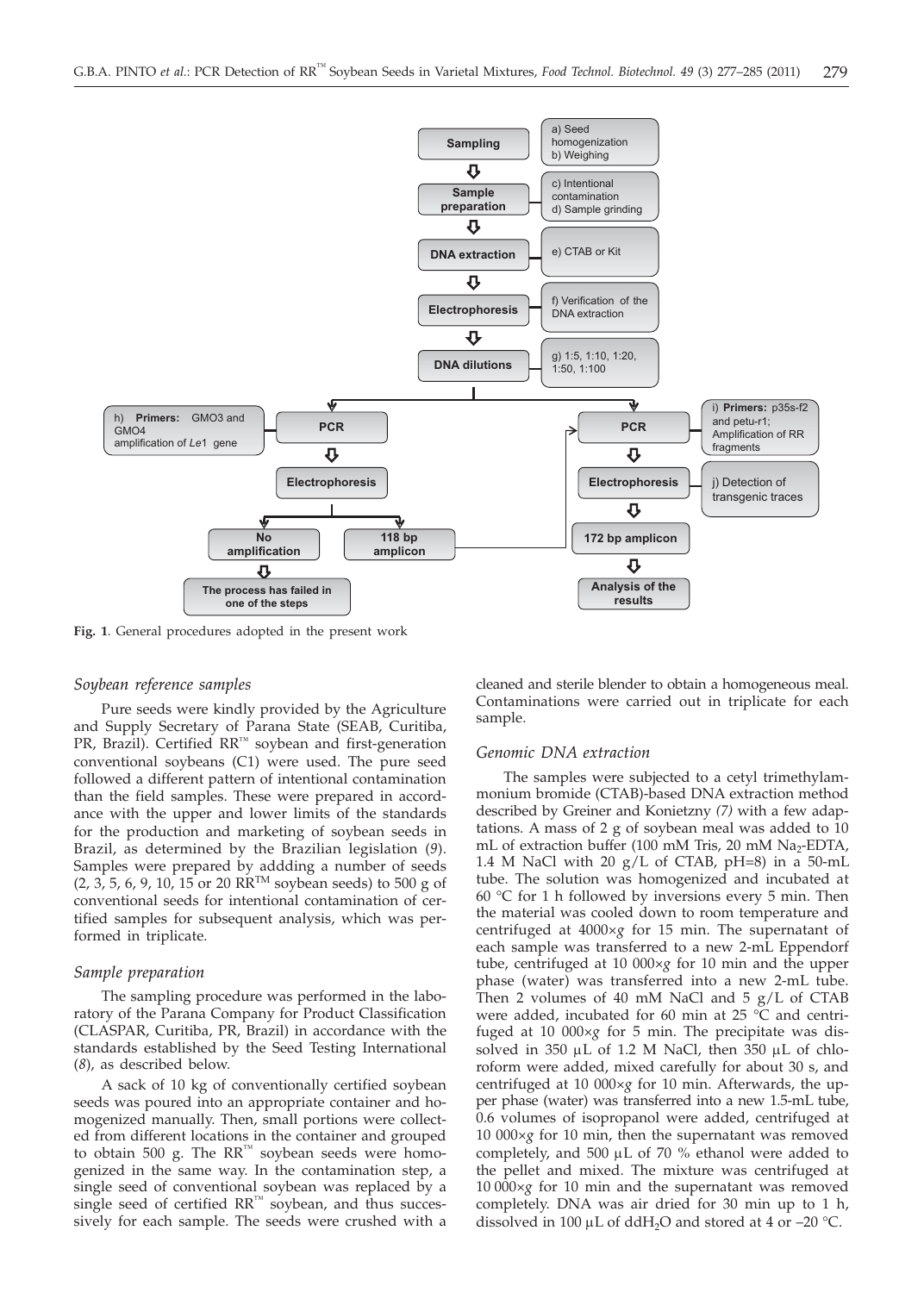The current literature suggests that DNA can be further purified using a DNA extraction kit (*7*). Thus, a different DNA extraction procedure was done with the commercial DNA*Extractor Clean* kit (Eurofins, GeneScan, Des Moines, IA, USA) for the extraction of DNA from food, feed and grain (Cat. nos.: 5224700610 and 5224700810), as follows: 100 g of the material were mechanically grounded with a cleaned and sterile blender and 2 g were transferred to a 50-mL tube, followed by the addition of 10 mL of lysis buffer (100 mM Tris-Cl, pH=8.0, and  $100$  mM EDTA) and  $10 \mu$ L of proteinase K (20 mg/mL). The samples were incubated at 60  $^{\circ}$ C for 2 h under constant manual agitation and then centrifuged at  $4000 \times g$  for 10 min. Then,  $800 \mu L$  of the supernatant were added into a 1.5-mL Eppendorf tube. A volume of 600 µL of chloroform was added and the tubes were mixed by vortexing. A volume of  $600 \mu L$  of the aqueous supernatant was transferred into a fresh 1.5-mL Eppendorf tube. After that,  $2 \mu L$  of the glycogen solution with 480 µL of 80 % isopropanol were added into the tube and mixed thoroughly. The samples were incubated for 20 min at room temperature and centrifuged at 10 000×*g* for 15 min. The supernatant was discarded and  $500 \mu L$ of 75 % ethanol were added. A step of vortexing and then centrifugation (at 10 000×*g* for 5 min) were done. Subsequently, the supernatant was discarded, the tubes were centrifuged again (at 10 000×*g* for 1 min) and the DNA pellet was dissolved with  $100 \mu L$  of sterile water and kept in a freezer at –20 °C.

The DNA samples extracted by both methods were analyzed by electrophoresis in 0.8 % agarose gels, stained with ethidium bromide (0.5 mg/mL), followed by photo documentation.

# *Qualitative PCR detection of transgenic and lectin sequences*

The sequences of oligonucleotide primers used are shown in Table 1. A series of dilutions (1:5, 1:10, 1:20, 1:50 and 1:100) were performed from the original DNA samples with ultrapure sterile water. Amplification reactions were carried out with Platinum<sup>™</sup> Taq DNA polymerase (Invitrogen, Carlsbad, CA, USA) in a final volume of 25  $\mu$ L, containing the following components (in  $\mu$ L): ddH<sub>2</sub>O 13.4, 10 $\times$  PCR buffer 2.5, magnesium chloride (1.5) mM) 1.0, primer A  $(5 \mu M)$  1.0, primer B  $(5 \mu M)$  1.0, dNTP solution (5.0 mM) 1.0, Platinum<sup>®</sup> Taq (5 U/ $\mu$ L) 0.1, and  $5 \mu L$  of the diluted DNA. In the PCR mix intending to amplify the lectin gene, primer A and primer B corresponded to GMO3 and GMO4, respectively. In the PCR mix intending to amplify the RR*™*, primer A and primer B corresponded to p35s-f2 and petu-r1, respectively.

The iCycler Thermal Cycler (Bio-Rad Laboratories, Inc, Berkeley, CA, USA) was used for lectin sequencing with the cycling programme consisting of: denaturation at 95 °C for 10 min, 35 cycles, and then at 95 °C for 30 s, annealing at 60 °C for 30 s, elongation at 72 °C for 30 s, final elongation at  $72 \text{ °C}$  for 3 min. The cycling program for RR™ soybean detection was as follows: denaturation at 95 °C for 10 min, 35 cycles, and then at 95 °C for 30 s, annealing at 60 °C for 30 s, elongation at 72 °C for 30 s and final elongation at 72 °C for 3 min.

The electrophoretic analysis was performed in 1.6 % agarose gel in 1×TBE buffer followed by ethidium bromide staining and photo documentation. After the electrophoretic analysis, samples with bands corresponding to the lectin gene were detected and amplified again (from previously performed dilutions) using primers corresponding to the  $RR^{\mu}$  gene.

A PCR negative control with  $5 \mu L$  of ultrapure sterile water was used to check the absence of contaminants in reagents. A PCR positive control with the target DNA sequence was done to check whether the PCR reagents were in good conditions.

### **Results and Discussion**

#### *Quality of extracted DNA*

In general, the extracted DNA of the soybean samples (field and certified samples) by the CTAB method presented good quality and quantity (Fig. 2). The extraction by this method showed amplification of the RR*™* gene for all field samples (Coca 1 to Coca 14) and for transgenesis control. The results with certified samples also showed amplification for all (SS1, SS2, SS3, SS5, SS6, SS9, SS10, SS15, SS20, SST, SSØ and Ø) samples and also for transgenesis control, and no amplification for the extraction controls, which refers to the absence of DNA from the sample, where SST is totally transgenic sample, or without mixture of conventional soybean seeds; SSØ is the negative control (conventional certified soybean seeds), used to verify possible cross-contamination that could occur during each of the steps of the analysis; and  $\varnothing$  is the sample of conventional soybean seeds. It is important to determine whether the blender (or other equipment) used for crushing seeds was contaminated or not with transgenic seeds. The results showed that none of the  $\varnothing$  samples was positive for the RR™ transgenic soybean gene.

In order to compare DNA extraction methods, the samples of soybean seeds were also submitted to an extraction with a commercial DNA extraction kit from Eurofins GeneScan. However, no DNA bands were detected in the samples extracted by this method, even repeating the extraction procedure (Fig. 3). Therefore, in this study, DNA extraction by the CTAB method proved to be more

Table 1. Primers used for qualitative PCR and their respective band lengths

|                                         | Primer               | Sequence                                                                   | Length |
|-----------------------------------------|----------------------|----------------------------------------------------------------------------|--------|
| Conventional soybeans (lectin specific) | GMO3                 | 5'-GCC CTC TAC TCC ACC CCC ATC C-3'                                        | 118bp  |
|                                         | GMO4                 | 5'-GCC CAT CTG CAA GCC TTT TTG TG-3'                                       |        |
| $RR^{\mathrm{m}}$ soybeans              | $p35s-f2$<br>petu-r1 | 5'-TGA TGT GAT ATC TCC ACT GAC G-3'<br>5'-TGT ATC CCT TGA GCC ATG TTG T-3' | 172bp  |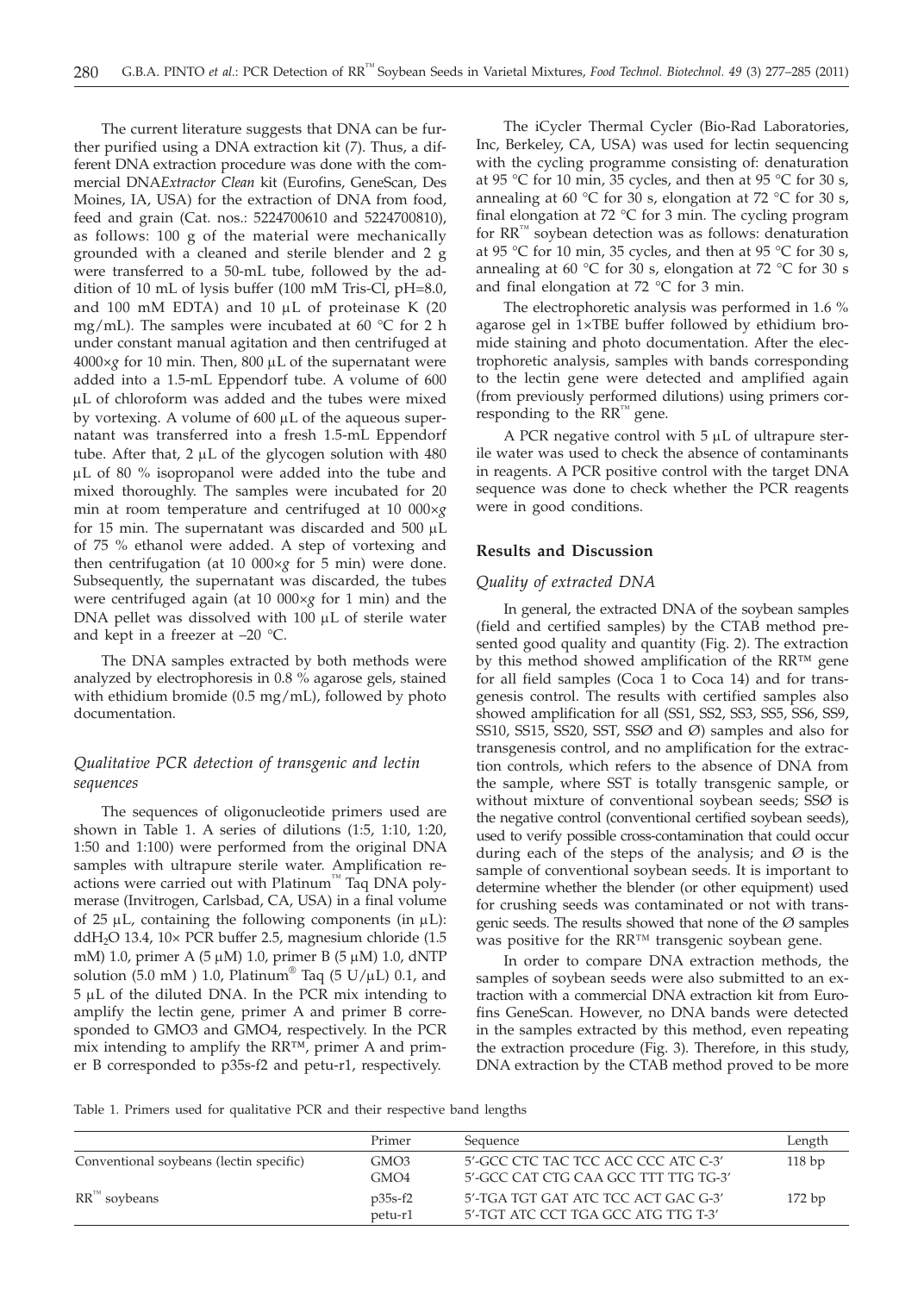

**Fig. 2**. DNA samples extracted by CTAB method corresponding to the field samples and analyzed by agarose gel electrophoresis at 0.8 %. From a to r: genomic DNA of the samples; s: negative extraction control



**Fig. 3**. DNA samples of soybean seeds extracted using the Eurofins GeneScan kit. From a to j: genomic DNA of the samples

effective according to the images visualized by agarose gel electrophoresis (Fig. 4).

These results are corroborated by the data obtained by Moriuchi *et al*. (*10*), who claim that CTAB is an efficient protocol for extracting genomic DNA from plant tissues. For extracting DNA from processed food products, methods for the removal of a series of PCR inhibitors such as polysaccharides, polyphenols and proteins are needed (*11*). However, the grains and seeds do not contain so many inhibitted or contaminated compounds, and so the standard method can be used for an effective DNA extraction (*11*). In processed foods, DNA extraction produces different sizes of gene fragments, indicating different levels of DNA degradation according to the processing steps (*12*).

The DNA extraction method used in the present work has already been applied in previous studies for the purification of raw materials and also of processed foods containing soybean (*11,12*). Most of the published scientific articles evaluate more than one protocol of DNA extraction and show that CTAB presents effective results (*7, 10–15*). The success of DNA amplification methods depends largely on the DNA extraction protocols, which should provide high quality and yield of DNA (*11*).

## *Qualitative PCR detection*

#### Lectin gene amplifications

PCR amplification of the soy-specific lectin gene was designed to identify whether there was amplification inhibition of Taq polymerase enzyme by some compound in the reaction mixture. Both field samples and artificially contaminated samples showed a specific band of 118 base pairs (bp) confirming the quality of both amplification and DNA extraction procedures (Fig. 5) and the results of amplification are discussed below.

Various controls are necessary to monitor the DNA detection and amplification process. There are positive controls, using primers that amplify a fragment that is, in any case, contained in the plant under study. They are designed to control the quality of DNA preparation and the adequacy of chemical parameters in general for DNA amplification. A detection failure, *i.e.* if no PCR product is generated, means that there are inhibiting factors in the reaction, the amount of DNA is insufficient or excessive, or even that the parameters used for the reaction to occur are not adequate (choice of primers, time, and temperature for each PCR step, the number of cycles of DNA amplification) (*16*).



**Fig. 4**. DNA samples of soybean seeds extracted by the CTAB method. From a to j: genomic DNA of the samples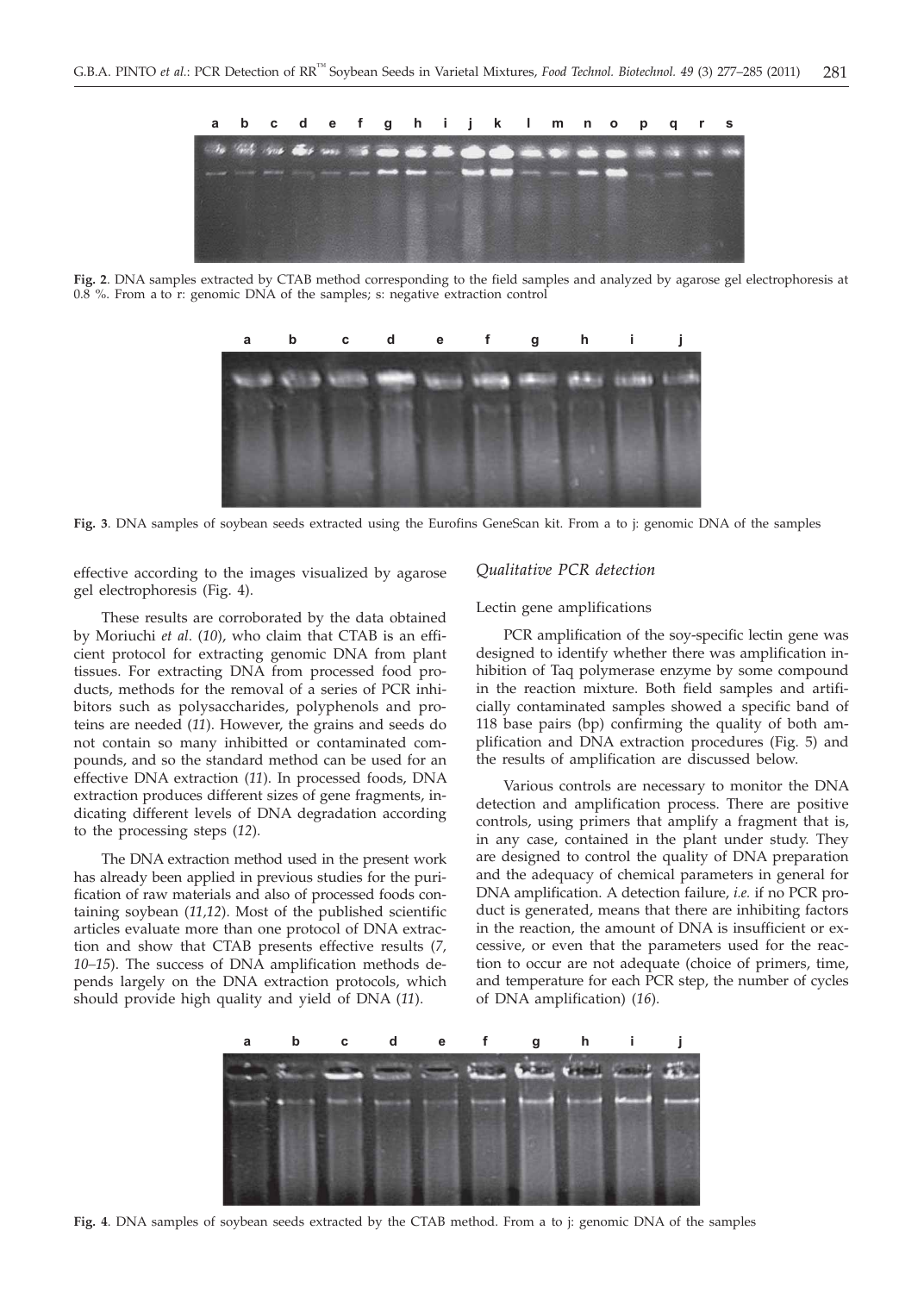

**Fig. 5.** PCR electrophoresis of the lectin gene from the concentrated solution of the DNA extracted from various samples. a: Molecular marker from 100 to 1500 bp, from b to s: PCR products for lectin of certified seeds

A method for detection of specific species, such as the soy lectin gene (*Le*1), is necessary to control the reaction (*17*). This control can be done by using a pair of primers GM03 and GM04, both for conventional soybeans and for genetically modified soybeans. The efficacy of the reaction amplifies a DNA product of 118 bp (*18*).

The negative control, whose PCR mixture tube does not contain DNA, is designed to check the possibility of any transgenic contamination in the laboratory. If a band is generated, this means that the procedures for preventing contamination of materials and/or solutions used for DNA extraction and amplification must be revised and improved. In case of a successful trial, the negative control will not present any band (*16*). Other authors have also used gene amplification of the soy lectin gene with the same primers as control (*7,12,14,18*).

# Amplifications of  $RR^{\pi M}$  soy gene

Except for the negative controls, all analyzed samples showed a specific band for the  $RR^{\pi}$  gene, whose size is



**Fig. 6.** Amplification of the RR™ gene obtained from the concentrated extracted DNA of one of the positive samples at different dilutions. a: Molecular marker from 100 to 1500 bp; b: RR™ PCR product of the concentrated solution; c: RR™ PCR product of the 1:5 DNA dilution; d: RR™ PCR product of the 1:10 DNA dilution; e:  $RR^{m}$  PCR product of the 1:20 DNA dilution; f: RR™ PCR product of the 1:50 DNA dilution; g: RR™ PCR product of the 1:100 DNA dilution; h: negative control of the reaction

172 bp, confirming them as transgenic samples regardless of the amount of transgenic DNA in the sample (Fig. 6). Different dilutions were performed to determine which of them showed the highest intensity of the band relative to transgenesis, and it was possible to observe that the results differed among the samples, oscillating from the most contaminated to the least contaminated sample (Table 2).

The amplifications carried out to check whether the PCR molecular technique was able to detect the presence of contaminating transgenic material in different concentrations among conventional soybeans proved to be effective (Fig. 7). Unlike the results obtained by amplification of the  $\overrightarrow{RR}^m$  gene for field samples, the certified samples showed no amplification when diluted in the same proportions (Table 3). This possibly indicates that DNA quantity was not sufficient for gene amplification. However, in the samples contaminated with 20 seeds of RR<sup>™</sup> soybeans, characteristic bands of this gene in different dilutions were observed. Similarly, the positive control sample for transgenesis also showed bands

Table 2. Results of amplifications performed in the field samples corresponding to the  $RR^{\mu}$  gene

| Sample                    | DNA dilution |           |           |           |           |           |
|---------------------------|--------------|-----------|-----------|-----------|-----------|-----------|
|                           | $\mathbf{1}$ | 1:5       | 1:10      | 1:20      | 1:50      | 1:100     |
| Coca 1                    | $\ddot{}$    |           |           |           |           |           |
| Coca 2                    | $\ddot{}$    | $\ddot{}$ | $\ddot{}$ | $\ddot{}$ | +         |           |
| Coca 3                    | $\ddot{}$    | $\ddot{}$ | $\ddot{}$ | $\ddot{}$ | +         |           |
| Coca 4                    | $\ddot{}$    | $\ddot{}$ | $\ddot{}$ | $\ddot{}$ | $\ddot{}$ |           |
| Coca 5                    | $\ddot{}$    | $\ddot{}$ | $\ddot{}$ | $\ddot{}$ | $\div$    | $\ddot{}$ |
| Coca 6                    | $\ddot{}$    | $\ddot{}$ | $\ddot{}$ | $\ddot{}$ | $\ddot{}$ | $\ddot{}$ |
| Coca 7                    | ÷            | $\ddot{}$ | $\ddot{}$ | $\ddot{}$ | $\ddot{}$ | $\ddot{}$ |
| Coca 8                    | $\ddot{}$    | $\ddot{}$ | $\ddot{}$ | $\ddot{}$ | $\ddot{}$ | $\ddot{}$ |
| Coca 9                    | $\ddot{}$    | $\ddot{}$ | $\ddot{}$ | $\ddot{}$ | +         | $\ddot{}$ |
| Coca 10                   | $\ddot{}$    | $\ddot{}$ | $\ddot{}$ | $\ddot{}$ | $\ddot{}$ | $\ddot{}$ |
| Coca 11                   | $\ddot{}$    | $\ddot{}$ | $\ddot{}$ | $\ddot{}$ | $\ddot{}$ | $\ddot{}$ |
| Coca 12                   | $\ddot{}$    | $\ddot{}$ | $\ddot{}$ | $\ddot{}$ | $\ddot{}$ | $\ddot{}$ |
| Coca 13                   | $\ddot{}$    | $\ddot{}$ | $\ddot{}$ | $\ddot{}$ | $\ddot{}$ | $\ddot{}$ |
| Coca 14                   | $\ddot{}$    | $\ddot{}$ | $\ddot{}$ | $\ddot{}$ | $\ddot{}$ | $\ddot{}$ |
| Transgenesis control      | $\ddot{}$    | +         | +         | $\ddot{}$ | +         |           |
| <b>Extraction</b> control |              |           |           |           |           |           |

+ corresponds to the amplification of the expected gene, – represents the absence of amplification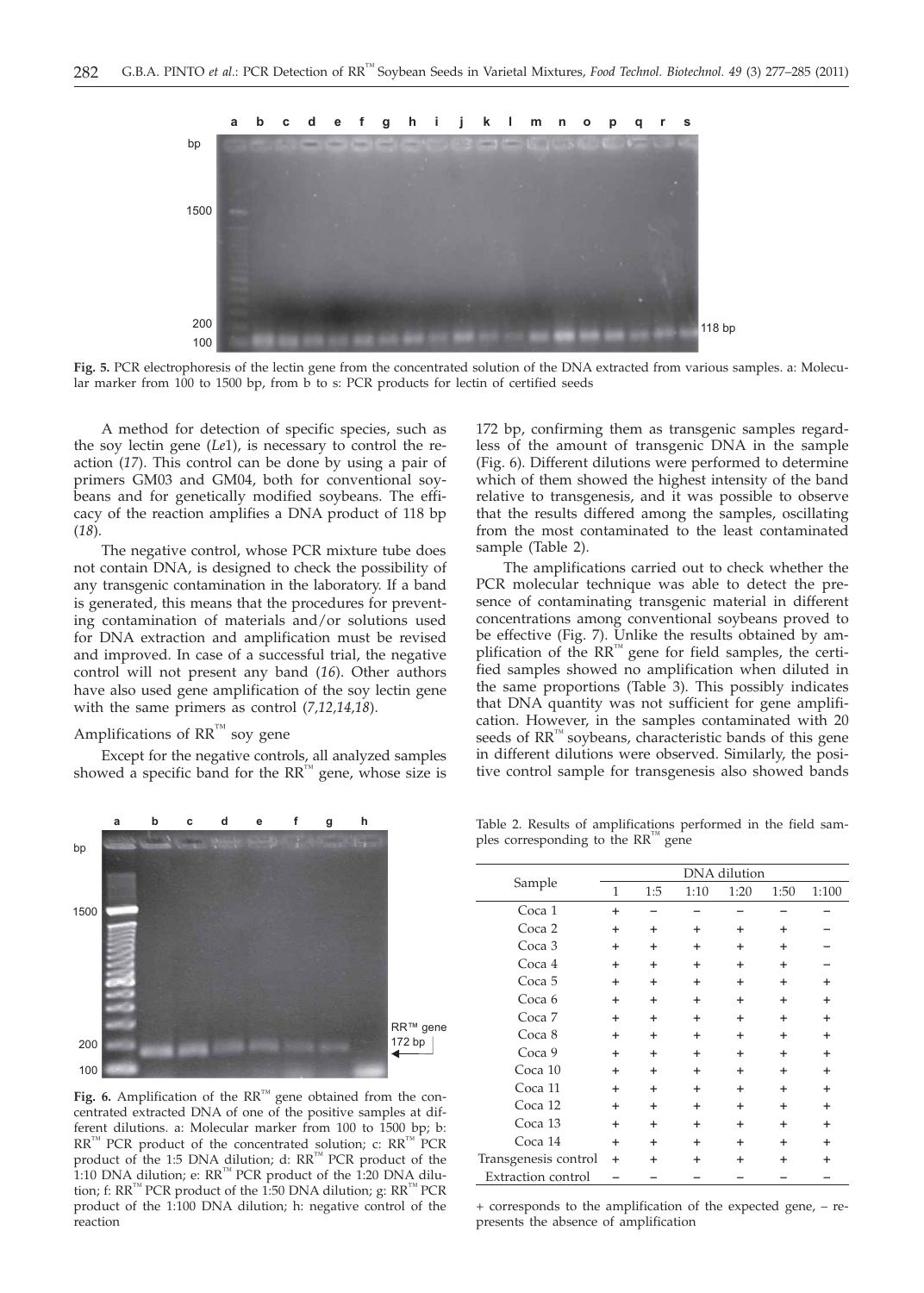

**Fig. 7**. Amplification of the RR™ gene obtained from the respective samples of concentrated purified DNA of an intentionally contaminated sample. a: Molecular marker from 100 bp to  $1 \mu$ g/ $\mu$ L, b: RR™ PCR product of the initial concentrated solution, c: RR™ PCR product of the 1:5 DNA dilution, d: RR™ PCR product of the 1:10 DNA dilution; e: RR™ PCR product of the 1:20 DNA dilution, f: RR™ PCR product of the 1:50 DNA dilution, g: RR™ PCR product of the 1:100 DNA dilution

Table 3. Results of amplifications performed in the certified samples corresponding to the  $RR^{\text{m}}$  gene

| Code of                 |           |           |           | DNA dilution |           |       |
|-------------------------|-----------|-----------|-----------|--------------|-----------|-------|
| sample                  | 1         | 1:5       | 1:10      | 1:20         | 1:50      | 1:100 |
| SS <sub>2</sub>         | $\ddot{}$ |           |           |              |           |       |
| SS <sub>3</sub>         | $\ddot{}$ |           |           |              |           |       |
| SS <sub>5</sub>         | $\ddot{}$ |           |           |              |           |       |
| SS <sub>6</sub>         | $\ddot{}$ |           |           |              |           |       |
| SS <sub>9</sub>         | $\ddot{}$ |           |           |              |           |       |
| SS10                    | $\ddot{}$ |           |           |              |           |       |
| <b>SS15</b>             | $\ddot{}$ |           |           |              |           |       |
| <b>SS20</b>             | $\ddot{}$ | +         | $\ddot{}$ | +            | +         |       |
| <b>SST</b>              | $\ddot{}$ | $\ddot{}$ | $\ddot{}$ | +            | $\ddot{}$ | +     |
| SSØ                     |           |           |           |              |           |       |
| Ø                       |           |           |           |              |           |       |
| Transgenesis<br>control |           |           |           |              |           |       |
| Extraction<br>control   |           |           |           |              |           |       |

+ corresponds to the amplification of the expected gene, – represents the absence of amplification

in all dilutions, but with higher intensity. This is explained by the fact that it was a genuine transgenic sample.

Different pairs of primers for analyzing the  $RR^{m}$  soybeans using PCR have been developed and published (*17*). They represent categories that differ according to their target and level of specificity.

The pair of primers used in the present work, p35s- -f2 and petu-r1, amplifies a fragment of 172 bp, which comprises the artificial link between the 35s promoter and a portion of the petunia gene. The gene fragment is typical of RR™ soybeans (*16*).

Studies using these primers have been published (*7*,*14*) and our choice was based on the effectiveness of these previous results. Other authors have used different

primers to amplify a fragment corresponding to the  $RR^{\mathbb{N}}$ gene. However, depending on the primer pair used, the fragment will differ according to the target gene and amplified fragment size (*10–13,15,19–25*)*.*

#### *Influence of sample DNA dilutions in PCR reactions*

The DNA dilutions of each sample from the DNA initial solutions prepared before amplification were used to analyze the most suitable dilution and conditions for analyzing the amplification results, both of the lectin gene and of the  $RR^m$  gene.

The amplifications carried out in the field and certified samples corresponding to the lectin gene show that there is gene amplification in all dilutions of the samples (except for negative controls), thus confirming the quality of the DNA extracted by the chosen CTAB method. More specifically, the amplification of the expected gene performed with the field samples (Coca 1 to Coca 14) corresponding to the lectin gene was positive in all tested dilutions (1, 1:5, 1:10, 1:20, 1:50 and 1:100) including the transgenesis control, and no amplification of the extraction control was observed. The results of amplification of the expected gene performed in certified seeds (SS2, SS3, SS5, SS6, SS9, SS10, SS15, SS20, SST, SSØ and Ø) were positive for all samples and also for transgenesis control in the evaluated DNA dilutions (1, 1:5, 1:10, 1:20, 1:50 and 1:100), while no amplification was observed in the extraction control sample.

Table 2, which presents the results of amplifications performed in the field samples (grains) corresponding to the RR™ gene, clearly demonstrates the importance of dilutions. Thus, the initial solution (which is more concentrated and referred to as 1) was satisfactory for gene amplification. Therefore, in the same way that the intentional contamination increased, the dilutions should also be increased, presenting gene fragments that could be identified by PCR amplification of the respective gene.

The difference observed in the results presented in Table 3 is explained by the fact that the samples are pure, *i.e.* certified seeds have fewer contaminants than field grains, and so, besides the transgenesis control, only the sample with more transgenic material resulted in the amplification in all performed dilutions.

#### *Comparison of PCR with other qualitative methods*

Many of the genetically modified crops approved for consumption contain newly introduced genes that are expressed in transgenic plants and, therefore, may be detected by DNA analysis and by protein-based methods (*26*). According to Holst-Jensen *et al.* (*17*) and Poms *et al*. (*27*), PCR is known to be a very sensitive method, especially when compared to the protein-based methods, such as the enzyme-linked immunoassay (ELISA).

Thus, we conclude that PCR proves to be the most accurate technique applicable to seeds and commercial products, without being affected by the level of food processing. Moreover, until now no other technique of analysis has reached the same level of specificity as the one offered by PCR (*28*).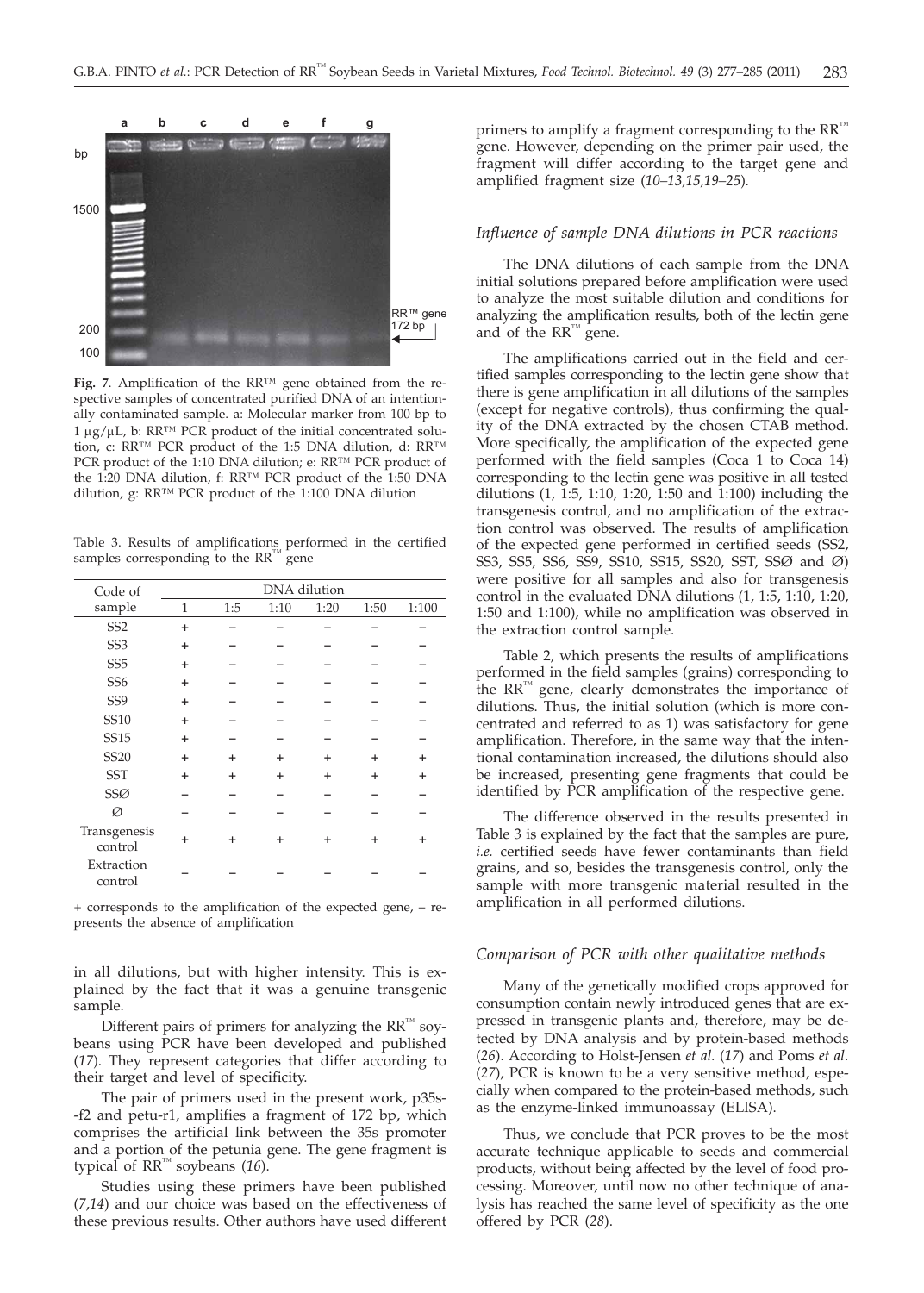# *Importance of the analysis of processed food and raw materials*

Moriuchi *et al.* (*10*) argue that most products on the food market are voluntarily labelled as non-GM by their respective manufacturers. The authors analyzed semi- -processed, processed soybeans, and raw material using the CTAB method for DNA extraction. However, the results of the present study show that the lectin and GM soy genes were amplified in all products. As such, the authors conclude that there is insufficient inspection of food labelling standards, suggesting thereby the need to check whether the non-GM products correspond to their label. The method validated here could be useful in food inspection and regulation, not only in detecting GMOs in food, but also in detecting food adulteration (*10*).

According to Zhou *et al.* (*23*), the monitoring of foods containing GMOs in their composition is of great relevance due to their spreading out around the world in a short period of time, since their long-term risk has not been validated yet. There should be a concern not only about the consumers' rights but also about a sensitization over the characteristics of foods and the creation of an effective regulation system for planting GM crops and for controlling the food market.

Similar monitoring studies have been carried out in other countries and/or regions (*15,17,23,24,29–31*)*.* It can be seen that most of them include monitoring of foods derived from raw materials that might contain modified genes in their composition. However, in order to be able to analyze the seeds from the culture planting to cultivation, and then harvest and distribution, independently of their processing stage, it is relevant to point out the monitoring of the seeds, which forms the basis of the industrial processing, as proposed in the present paper. In Brazil, tracing studies were performed to detect GMO in RR™ soybean used in processed foods (*7,12,14*,*32,33*). Nevertheless, none of them has evaluated the classification of seeds. The present work is directed at the analysis of soybean seeds that could be used even as raw material in Brazil, especially in Parana State, and aims to maintain the competitiveness of agricultural commodities produced from non-genetically modified seeds on domestic and international market. However, the development, and especially commercialization of GM crops do not cease to grow, constituting a fierce technological race among the leading companies in the GM seed market.

Considering the advance of genetically modified crops in Brazil, it is important to use an efficient detection technique, relatively quick and cost-effective, the results of which can be reproduced in laboratories under different conditions. The PCR fits perfectly this prerequisite, proving to be an ideal method for tracing grains and soybean seeds, transgenic or not, provided that the standards of reaction quality control be guaranteed. The development of a standard quantitative methodology for analyzing transgenic residues present in samples of conventional soybean seeds is of utmost relevance *(34)*. Another aspect to be pointed out is the quantitative analysis of GM food, since the upper limits of GMOs constitute the basis for compulsory labelling. This is the next step of our work.

#### **Conclusion**

The results obtained in this work show that the PCR method can be applied with high sensitivity in order to certify conventional soybean seeds and grains. Monitoring the seeds from the culture planting, through cultivation, until harvest and distribution, independently of their processing stage, is a relevant segment that forms the basis of the industrial processing chain.

#### *Acknowledgements*

The authors express gratitude to the National Service of Industrial Learning (SENAI), the Agriculture and Supply Secretary of Parana State (SEAB) and the Coordination for Improvement of Senior Staff (CAPES) for giving financial support to accomplish this work.

#### **References**

- *1.* G. Ferment, M. Zanoni, P. Brack, P. Kageyama, R.O. Nodari, Coexistence: The case of maize. Proposal for revision of normative resolution no. 4, Biosafety National Technical Committee (CTNBio), MDA, Brasília, Brazil (2009) (in Portuguese).
- *2.* V. Pelaez, W. Schmidt, The diffusion of GMO in Brazil: Imposition and resistances, *Society and Agriculture Studies*, *14* (2000) 5–31 (in Portuguese).
- *3.* P. Mooney, Seed industry giants: Who owns whom?, *Rural Advancement Foundation International (RAFI) News Release,* Winnipeg, Canada (1999) (*www.etc.group.org*).
- *4.* Biosafety National Technical Committee (CTNBio), Announcement no. 54, *Official Journal, 188* (1998) sec. 3, p. 59, A.1.1*.*
- *5.* S.H.C. Scholze, Biosafety and transgenic foods, *Biotechnology Science* & *Development,* CTNBio, MDA**,** Brasilia, Brazil (2010) (*http://www.biotecnologia.com.br/revista/bio09/biosseg.pdf*) (in Portuguese).
- *6.* Ministry of Agriculture, Livestock and Supply (MAPA), Brazil (2010) (*http://www.agricultura.gov.br*)*.*
- *7.* R. Greiner, U. Konietzny, Presence of genetically modified maize and soy in food products sold commercially in Brazil from 2000 to 2005, *Food Control, 19* (2008) 499–505.
- *8. Handbook on Seed Sampling*, M. Kruse (Ed.), ISTA, Bassersdorf, Switzerland (2004) pp. 5–9.
- *9.* Official Law no. 11.105, Brazil (2005*) (http://www.planalto. gov.br/ccivil\_03/\_Ato2004-2006/2005/Lei/L11105.htm*) (in Portuguese)*.*
- *10.* R. Moriuchi, K. Monma, N. Sagi, N. Uno, K. Kamata, Applicability of quantitative PCR to soy processed foods containing Roundup Ready Soy, *Food Control, 18* (2007) 191–195.
- *11.* I. Mafra, S.A. Silva, E.J.M.O. Moreira, C.S. Ferreira da Silva, M. Beatriz, P.P. Oliveira, Comparative study of DNA extraction methods for soybean derived food products, *Food Control*, *19* (2008) 1183–1190.
- *12.* P. Cardarelli, M.R. Branquinho, R.T.B. Ferreira, F.P. da Cruz, A.L. Gemal, Detection of GMO in food products in Brazil: The INCQS experience, *Food Control*, *16* (2005) 859–866.
- *13.* R. Meyer, Development and application of DNA analytical methods for the detection of GMOs in food, *Food Control*, *10* (1999) 391–399.
- *14.* R. Greiner, U. Konietzny, A.L.C.H. Villavicencio, Qualitative and quantitative detection of genetically modified maize and soy in processed foods sold commercially in Brazil by PCR-based methods, *Food Control*, *16* (2005) 753–759.
- *15.* Y. Kakihara, H. Matsufuji, M. Chino, K. Yamagata, Detection of recombinant DNA of genetically modified (GM) soybeans in heat-treated GM soybeans and commercial natto, *Food Control*, *18* (2007) 1289–1294.